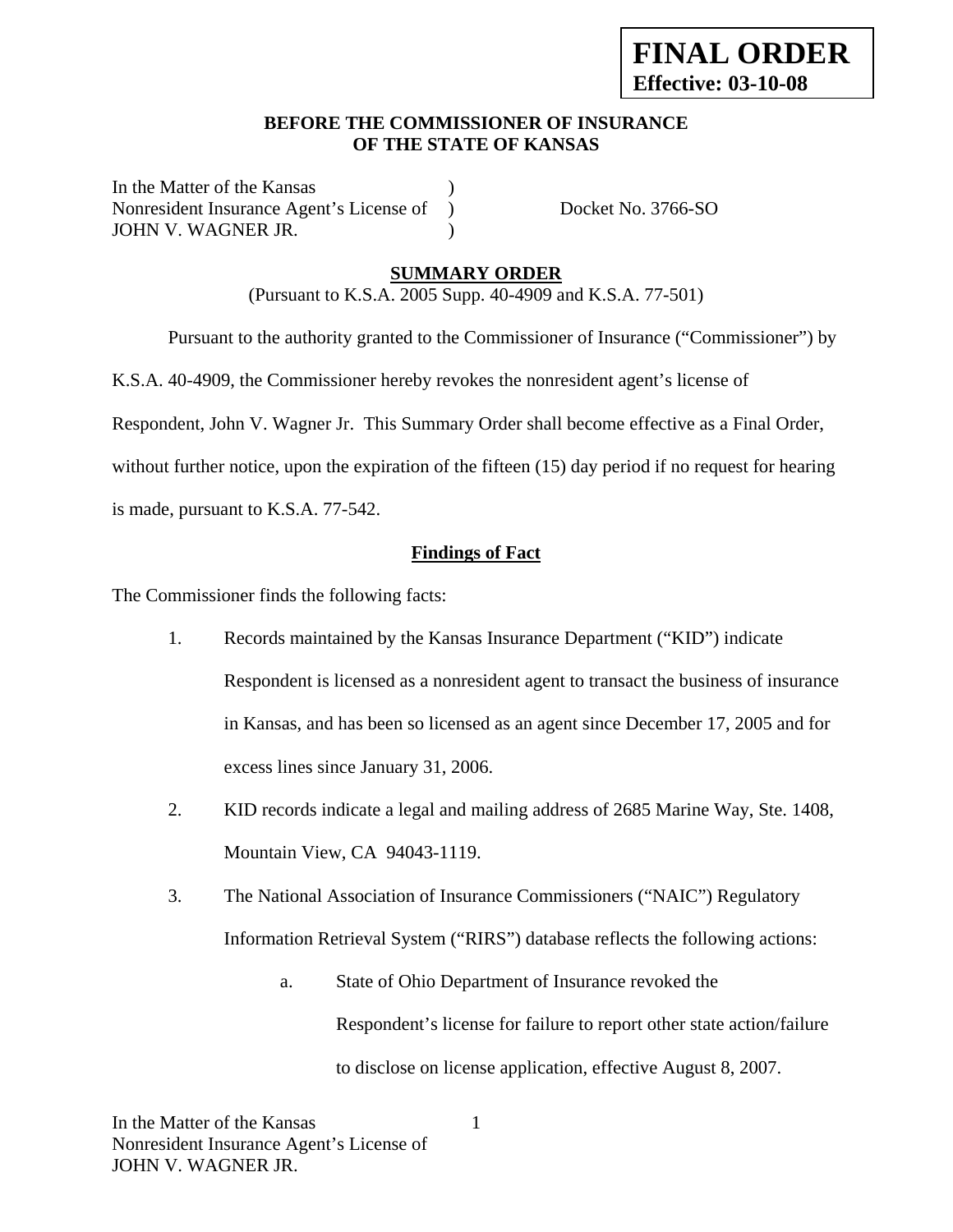- 4. To date, Respondent has failed to notify KID of the action taken by the Ohio State Department of Insurance on August 8, 2007.
- 5. On January 8, 2008, a letter was sent to Respondent requesting information regarding the administrative action taken by the State of Ohio.
- 6. To date, Respondent has failed to respond to the letter sent by KID.

# **Applicable Law**

- 7. K.S.A. 40-4909 states, in pertinent part:
	- (a) The commissioner may deny, suspend, revoke, or refuse renewal of any license issued under this act if the commissioner finds that the applicant or license holder has:
		- (2) Violated
			- (A) Any provision of chapter 40 of the Kansas Statutes Annotated, and amendments thereto, or any rule and regulation promulgated thereunder;
			- (C) any insurance law or regulation of another state;
		- (9) Had an insurance agent license, or its equivalent, denied, suspended or revoked in any other state, district or territory.
	- (b) In addition, the commissioner may suspend, revoke or refuse renewal of any license issued under this act if the commissioner finds that the interests of the insurer or the insurable interests of the public are not properly served under such license.
- 8. KA.R. 40-7-9 states, in pertinent part: Each person licensed in this state as an insurance agent shall report the following to the commissioner of insurance within 30 days of occurrence:
	- (a) Each disciplinary action on the agent's license or licenses by the insurance regulatory agency of any other state or territory of the United States.

# **Conclusions of Law**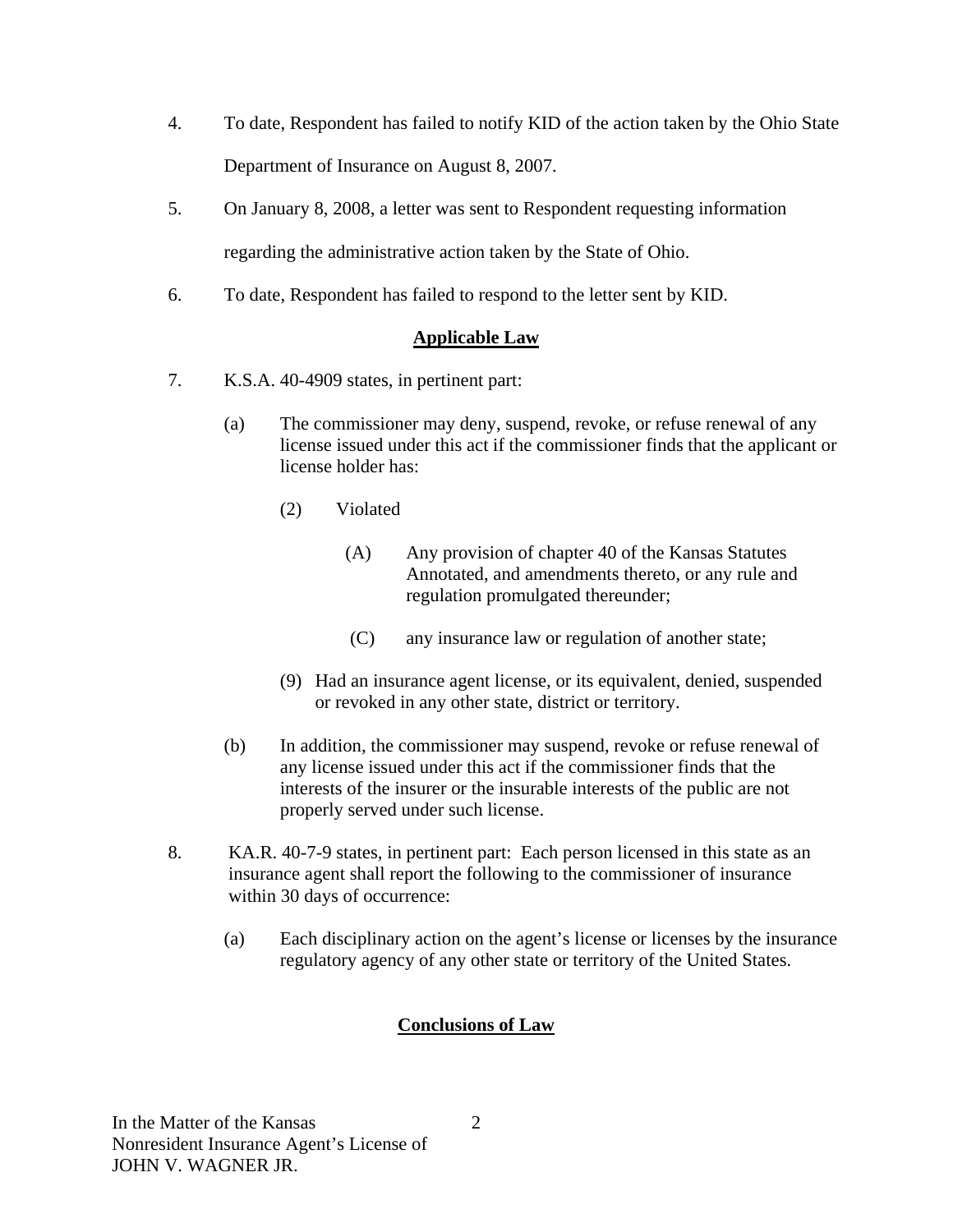- 9. The Commissioner has jurisdiction over Respondent as well as the subject matter of this proceeding, and such proceeding is held in the public interest.
- 10. The Commissioner finds that Respondent's Kansas license may be revoked because Respondent violated an insurance law or regulation in another state pursuant to K.S.A. 40-4909(a)(2)(C).
- 11. The Commissioner finds that Respondent's Kansas license may be revoked because Respondent's Ohio license was revoked, pursuant to K.S.A. 40- 4909(a)(9).
- 12. The Commissioner finds that Respondent violated K.S.A. 2006 Supp. 40-  $4909(a)(2)$ (A) and K.A.R. 40-7-9 by failing to notify the Kansas Insurance Department of the disciplinary action taken by the State of Ohio Department of Insurance on August 8, 2007.
- 13. The Commissioner finds, pursuant to K.S.A. 40-4909(b), that the insurable interests of the public are not properly served under Respondent's license.
- 14. Accordingly, the Commissioner concludes sufficient grounds exist for the revocation of the insurance agent's license of John V. Wagner Jr. pursuant to K.S.A. 40-4909(a) and (b).

### **IT IS THEREFORE ORDERED BY THE COMMISSIONER OF INSURANCE THAT:**

1. The Kansas Nonresident Insurance Agent's License of JOHN V. WAGNER JR. is hereby **REVOKED** effective the effective date of this Order.

2. **IT IS FURTHER ORDERED** that JOHN V. WAGNER JR. shall **CEASE** and **DESIST** from the sale, solicitation or negotiation of insurance and/or receiving compensation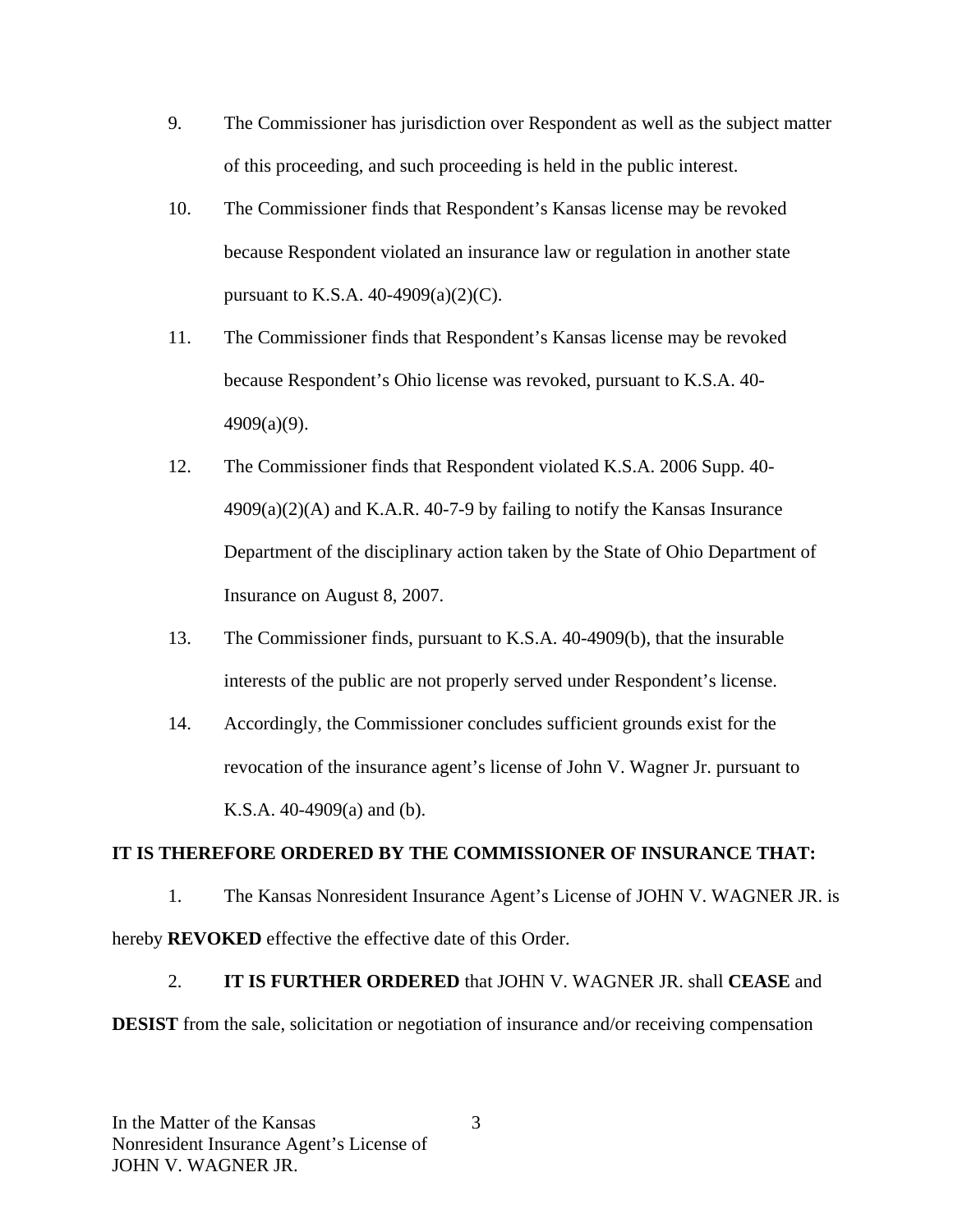deriving from the sale, solicitation or negotiation of insurance conducted after the effective date of this Order.

#### **NOTICE AND OPPORTUNITY FOR HEARING**

John V. Wagner Jr., within fifteen (15) days of service of this Summary Order, may file with the Kansas Insurance Department a written request for hearing on this Summary Order, as provided by K.S.A. 77-542. In the event a hearing is requested, such request should be directed to:

> John W. Campbell, General Counsel Kansas Insurance Department  $420$  S.W. 9<sup>th</sup> Street Topeka, Kansas 66612

Any costs incurred as a result of conducting any administrative hearing shall be assessed against the agent/agency who is the subject of the hearing as provided by K.S.A. 40-4909(f). Costs shall include witness fees, mileage allowances, any costs associated with reproduction of documents which become part of the hearing record, and the expense of making a record of the hearing.

If a hearing is not requested, this Summary Order shall become effective as a Final Order,

without further notice, upon the expiration of the fifteen (15) day period for requesting a hearing.

The Final Order will constitute final agency action in the matter.

In the event the Petitioner files a petition for judicial review, the agency officer designated pursuant to K.S.A. 77-613(e) to receive service of a petition for judicial review on behalf of the Kansas Insurance Department is:

> John W. Campbell, General Counsel Kansas Insurance Department 420 S.W. 9<sup>th</sup> St. Topeka, Kansas 66612

In the Matter of the Kansas Nonresident Insurance Agent's License of JOHN V. WAGNER JR.